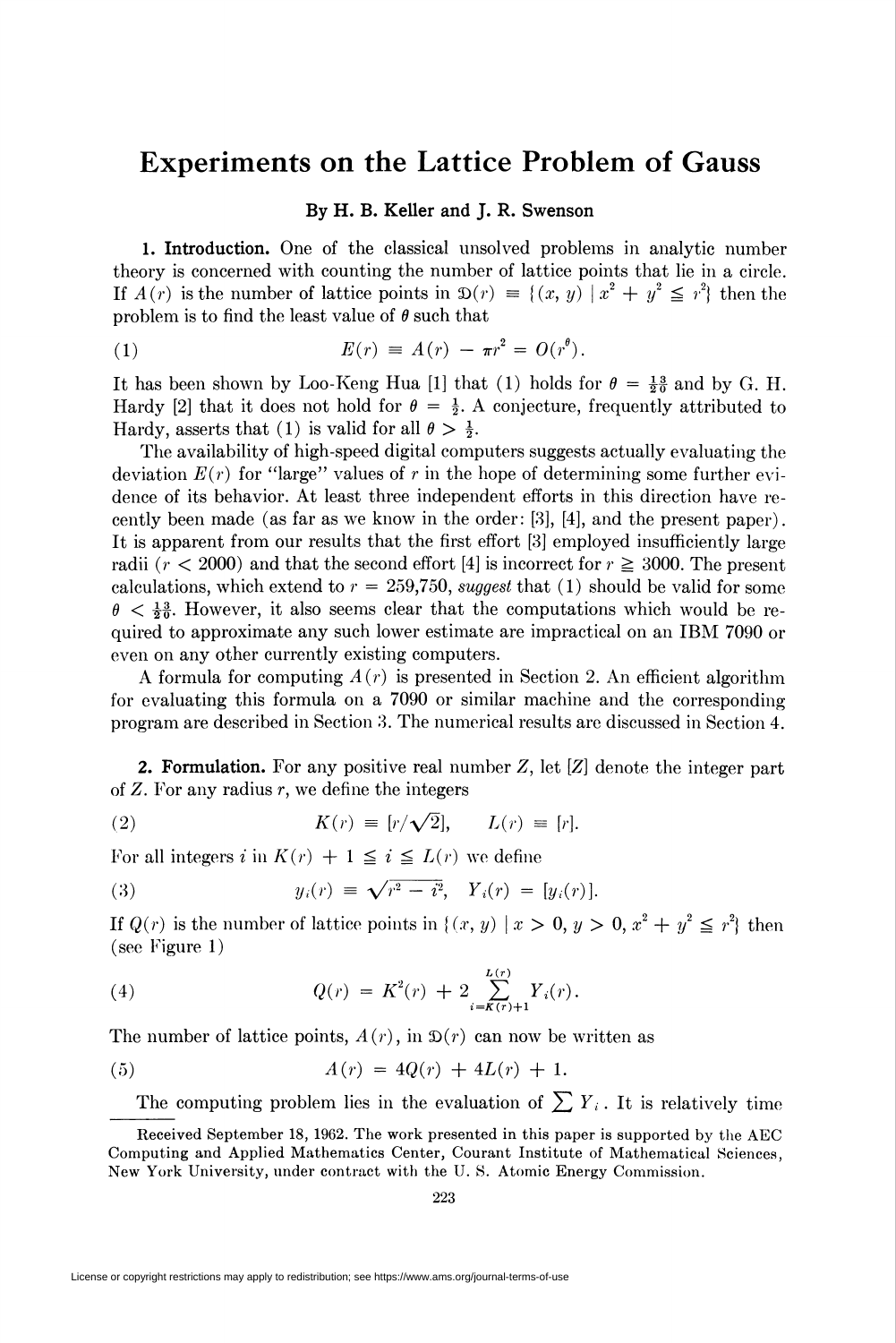

Fig. 1. Diagram to explain the counting algorithm.

consuming to determine square roots on most existing computers and the accuracy required here is to within the integral part of  $y_i$ . There is in fact no serious problem for "small" values of r (say,  $r < 2<sup>3</sup> = 8.2 \times 10<sup>3</sup>$ ) either with regard to time or accuracy. However, if, as we desire,  $r^2$  is of the order of magnitude of the machin fixed point word capacity  $(2^{36} - 1)$  on an IBM 7090) then efficiency and extreme accuracy are crucial. We shall describe a counting procedure to evaluate  $\sum Y_i$  which employs no square root computations and is more efficient on a 7090 than any other procedure known to us. This procedure may not be the most efficient on a machine with a very fast fixed point square root instruction.

## 3. Counting Algorithm and Machine Program. Let  $3(r)$  denote the set

 $3(r) \equiv \{(x, y) | y > 0; K + 1 \le x \le L; (x, y) \in \mathfrak{D}(r)\}.$ 

Then  $\sum Y_i$  is just the number of lattice points contained in  $3(r)$ . If the lattice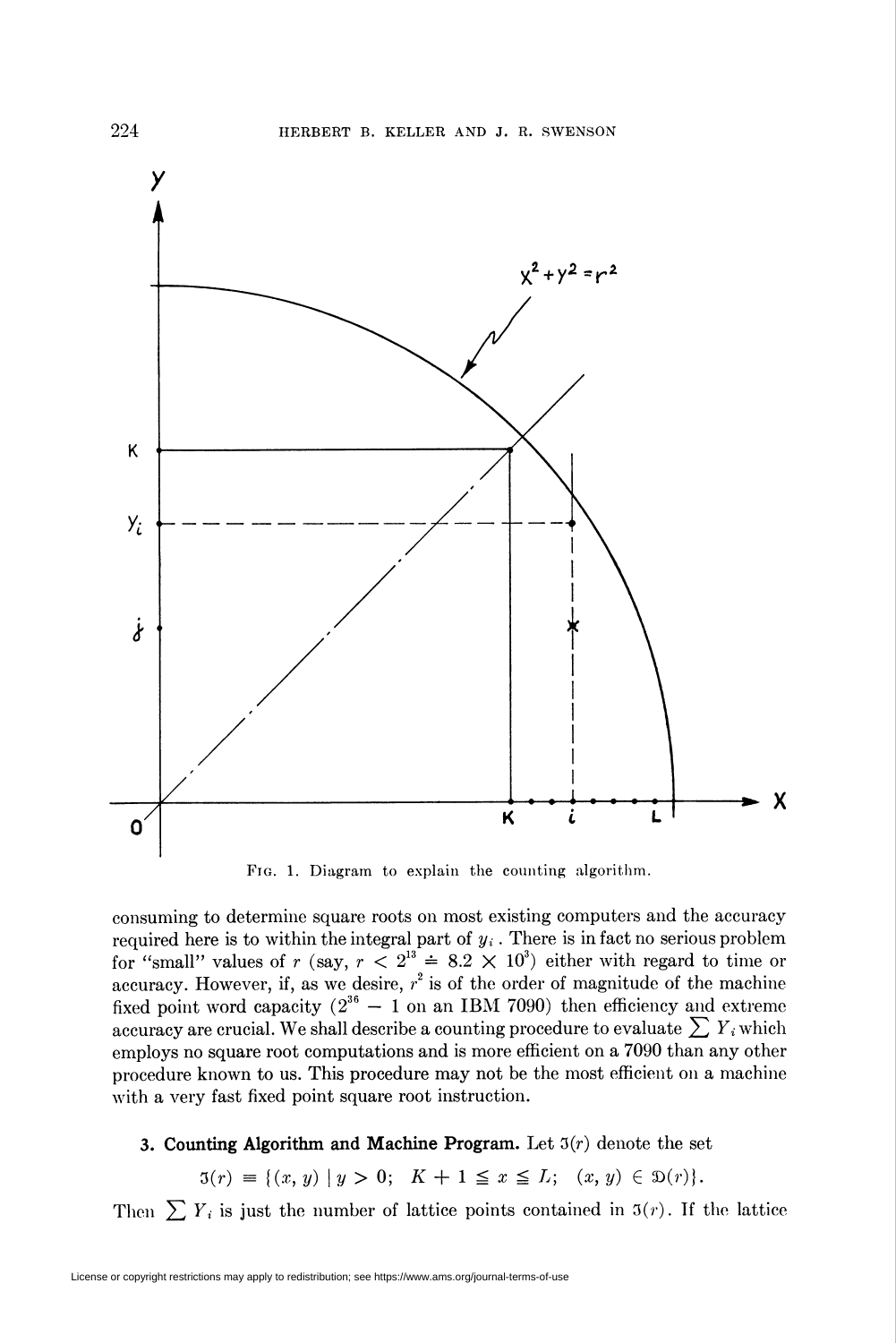point  $(i, j) \in \mathfrak{I}(r)$  and the point  $(i, j + 1) \notin \mathfrak{I}(r)$  then  $Y_i(r) = j$ . Furthermore, for such a lattice point  $(i, j)$ , if  $i > K + 1$  then, as a simple geometric or algebraic argument shows,  $(i - 1, j + 1) \in \mathfrak{I}(r)$ . Thus, roughly speaking, we can count the number of lattice points in  $3(r)$  by tracing out a piecewise rectangular boundary which is just interior to the circular boundary of  $\mathfrak{I}(r)$ . This is done by starting at the point  $(i, j) = (L, 0)$  and with fixed i increasing j until  $R_{i,j}^2 \equiv i^2 + j^2 > r^2$ . When the first such j is obtained and  $Y_i(r) = (j - 1)$  is accumulated in  $\sum Y_i$  then reduce i by unity. Continue this procedure until  $i = K + 1$ . A great saving in computing time is effected by noting that

$$
R_{i,j+1}^2 = R_{i,j}^2 + 2j + 1, \qquad R_{i-1,j}^2 = R_{i,j}^2 - 2i + 1.
$$

Thus, on a binary machine, given  $R_{L,0}^2$ , no multiplications are required to evaluate recursively the  $R_{i,j}^2$ .

The algorithm for computing  $A(r)$  based on the above observations is described on the flow diagram, Figure 2. This algorithm was coded in FAP for the 7090. Using fixed-point machine operations the closed loop  $1.0 \rightarrow 1.1 \rightarrow 1.2 \rightarrow 1.0$  takes 19 machine cycles while the partial loop  $2.0 \rightarrow 2.1 \rightarrow 2.2 \rightarrow 1.2 \rightarrow 1.0$  requires 33 cycles. The first loop must be used for each j in  $0 \lt j \leq K(r)$  or essentially  $[r/\sqrt{2}] \doteq 0.7r$  times. The partial loop is used for each i in  $K+1 \leq i \leq L$  or essentially  $[r] - [r/\sqrt{2}] = 0.3r$  times. Since a 7090 machine cycle is about 2.18 microseconds, this code requires approximately  $51r \times 10^{-6}$  seconds in order to compute  $A(r)$ .

Using the 7090 fixed-point arithmetic operations a code based on the flow diagram of Figure 2 can compute  $A(r)$  for all  $r < \sqrt{2} \times 2^{17} = 1.8 \times 10^5$ . By employing the sign bit to record arithmetic data the range of  $r$  is easily extended to  $r < 2^{18} \doteq 2.6 \times 10^5$ . In order to do this the ordinary arithmetic machine operations must be modified. The closed loop then takes 22 cycles and the partial loop only 32 cycles. The total time to compute  $A(r)$  then becomes 55r  $\times$  10<sup>-6</sup> sec. The time estimates given here were found to be extremely accurate.

For values of r such that  $r^2 \doteq 2^{35}$  the arithmetic in boxes 0.1 and 3.0 of the flow diagram required special higher precision techniques which do not essentially alter the above time estimates. In fact, by using certain tricks only  $(Q + L)$  is required in the 7090 in order to calculate E and a special 1401 output routine can be used to transform  $(Q + L)$  in octal to  $A(r)$  in decimal.

It is a simple matter to employ the above procedures in order to count the number of lattice points in a sphere, say of radius  $\rho$ . We need only compute  $A(r_k)$ where  $r_k = \sqrt{\rho^2 - k^2}$  for  $k = 0, 1, \cdots$ , [p]. Using the previous estimate this requires at least  $55\left(\frac{\pi}{4}\right)\rho^2 \times 10^{-6}$  sec. for the total count.

4. Numerical Results. It is an elementary fact that  $A(r)$  is a piecewise constant function with discontinuities only at values of r for which  $r^2$  can be written as the sum of the squares of two integers. Thus, for any integer  $m$  there are only a finite number of distinct values of  $A(r)$  for all  $r \leq m$ . However, it is quite impractical, for large m, to compute all of these values (e.g., for  $m = 10^5$  we would require the order of  $10^{10}$  computations). Hence, we content ourselves with some uniform samplings in r, bearing in mind the defects in any such experimental approach.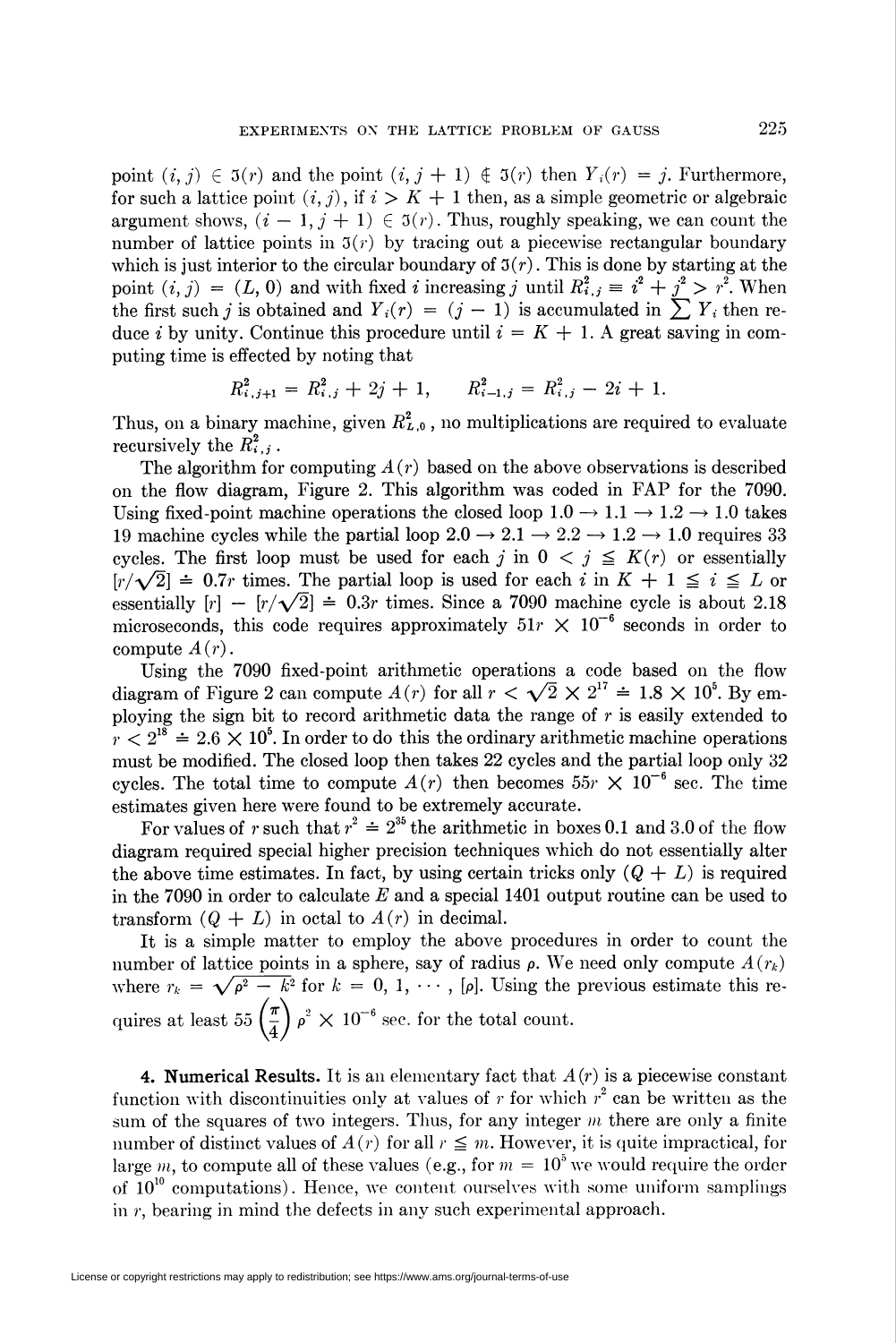

Fig. 2. Flow diagram for lattice point counting algorithm.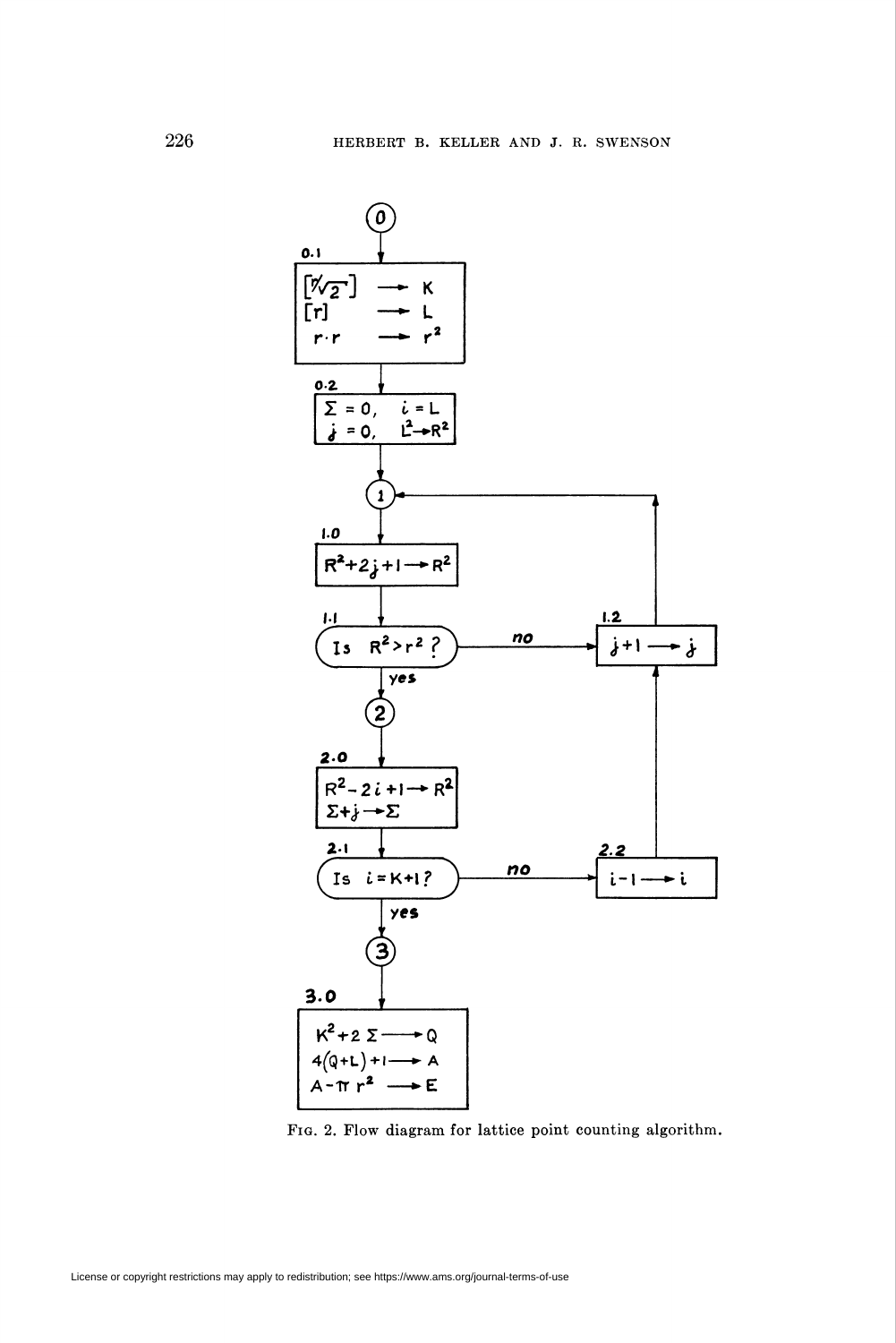| r             | A(r)         | E(r)            | $\ln  E(r) /$<br>$\ln r$ | $E(r)/r^{1/2}$     |
|---------------|--------------|-----------------|--------------------------|--------------------|
| 250000        | 196349539105 | $-.174436$ 04   | .600532                  | $-.348872$ $01$    |
| 250250        | 196742432789 | $-.349160$ 04   | .656313                  | $-.697971$ $01$    |
| 250500        | 197135722817 | $-.159392$ $04$ | . 593180                 | $-.318466$ 01      |
| 250750        | 197529403589 | $-.165132$ 04   |                          |                    |
| 251000        |              |                 | .595978                  | $-.329770$ 01      |
|               | 197923477597 | $-.117181$ 04   | .568341                  | $-.233894$ 01      |
| 251250        | 198317943985 | $-.10113704$    | . 556454                 | $-.201771$ 01      |
| 251500        | 198712801597 | $-.232602$ 04   | .623385                  | $-.463815$ 01      |
| 251750        | 199108054785 | $-.763754$ 03   | .533784                  | $-.152219$ 01      |
| 252000        | 199503696777 | $-.309656$ 04   | .646291                  | $-.616850$ $01$    |
| 252250        | 199899736189 | $-.708459$ 03   | .527657                  | $-.141058$ $01$    |
| 252500        | 200296165009 | $-.161143$ 04   | .593679                  | $-.320687$ 01      |
| 252750        | 200692987501 | $-.154149$ 04   | . 590065                 | $-.306616$ 01      |
| 253000        | 201090202865 | $-.129862$ 04   | . 576238                 | $-.258181$ 01      |
| 253250        | 201487810273 | $-.171084$ 04   | .598349                  | $-.339967$ 01      |
| 253500        | 201885812629 | .125849 03      | .388575                  | .249955 00         |
| 253750        | 202284203409 | $-.231253$ $04$ | .622471                  | $-.459076$ 01      |
| 254000        | 202682990469 | $-.11699904$    | .567674                  | $-.232149$ 01      |
| 254250        | 203082168909 | $-.134654$ 04   | .578921                  | $-.267048$ 01      |
| 254500        | 203481740881 | $-.690174$ 03   | .525179                  | $-.136809$ 01      |
| 254750        | 203881703117 | $-.246888$ 04   | .627530                  | $-.489151$ 01      |
| 255000        | 204282060473 | $-.182667$ 04   | .603280                  | $-.361735$ 01      |
| 255250        | 204682810189 | $-.152354$ 04   | .588658                  | $-.301560$ 01      |
| 255500        | 205083952957 | $-.867505$ 03   | .543380                  | $-.171623$ 01      |
| 255750        | 205485487441 | $-.119454$ $04$ | .569028                  | $-.236207$ 01      |
| 256000        | 205887414661 | $-.148466$ $04$ | . 586443                 | $-.293431$ 01      |
| 256250        | 206289735777 | $-.577861$ 03   | .510629                  | $-.114154$ 01      |
| 256500        | 206692447577 | $-.168614$ 04   | .596569                  | $-.332928$ 01      |
| 256750        | 207095553973 | $-.897506$ 03   | .545897                  | $- .177126 \ \ 01$ |
| 257000        | 207499050769 | $-.240795$ 04   | .625081                  | $-.474986$ 01      |
|               |              |                 |                          |                    |
| 250000.000000 | 196349539105 | $-.174436$ 04   | .600532                  | $-.348872$ 01      |
| .015625       | 196349565329 | $-.640554$ 02   | .334675                  | $-.128110$ 00      |
| .031250       | 196349589697 | $-.239750$ 03   | .440864                  | $-.479500$ 00      |
| .046875       | 196349614641 | .160553 03      | . 408603                 | .321106 00         |
| .062500       | 196349639409 | .384855 03      | .478941                  | .769710 00         |
| .078125       | 196349664377 | .809155 03      | .538729                  | .161831 01         |
| .093750       | 196349688785 | .673454 03      | .523960                  | .134690 01         |
| .109375       | 196349713721 | .106575 04      | .560891                  | .213150 01         |
| .125000       | 196349737825 | .626047 03      | .518087                  | .125209 01         |
| .140625       | 196349761401 | $-.341657$ $03$ | .469362                  | .683315 00         |
| .156250       | 196349787081 | .794635 03      | .537273                  | .158926 01         |
| . 171875      | 196349810921 | .909264 02      | .362858                  | $.181852\ 00$      |
| .187500       | 196349835377 | .321620 01      | .093988                  | $.643239 - 02$     |
| .203125       | 196349860537 | .619504 03      | .517242                  | .123900 01         |
| .218750       | 196349885521 | .105979 04      | .560439                  | .211958 01         |
| .234375       | 196349910209 | .120407 04      | .570709                  | .240815 01         |
| .250000       | 196349934809 | .126035 04      | .574384                  | $.252071$ 01       |
| .265625       | 196349959225 | .113264 04      | .565788                  | .226528 01         |
| .281250       | 196349983153 | .516922 03      | .502677                  | .103384 01         |
| .296875       | 196350007041 | $-.138798$ 03   | .396889                  | $-.277596$ 00      |
| .312500       | 196350031185 | $-.538520$ 03   | . 505971                 | $-.107704$ 01      |

TABLE 1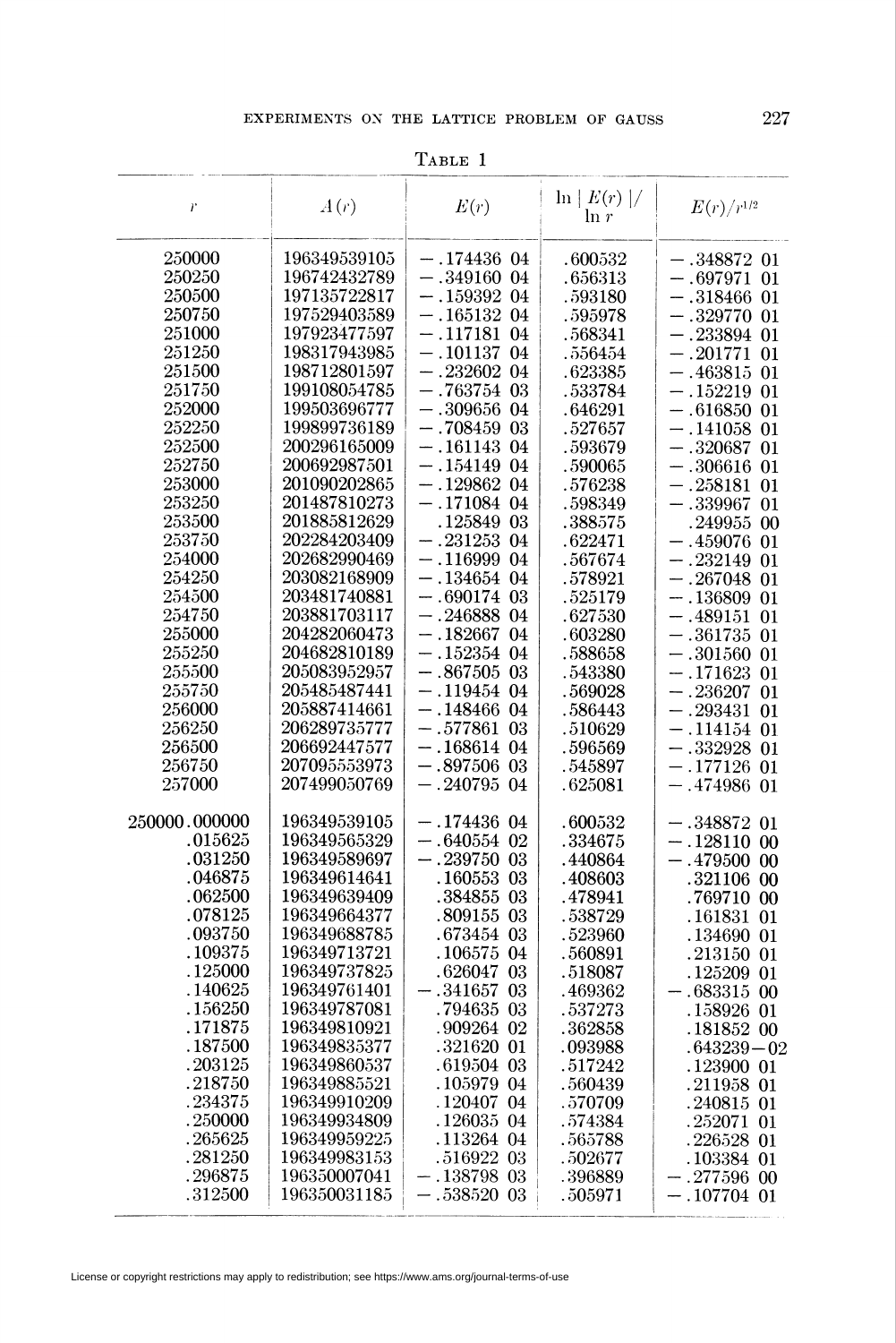| $\boldsymbol{\eta}$ | A(r)         | E(r)          | $E(r)/r^{1/2}$ |                 |  |
|---------------------|--------------|---------------|----------------|-----------------|--|
| 250000.328125       | 196350055801 | $-.466245$ 03 | .494376        | $-.932489$ 00   |  |
| .343750             | 196350080809 | $-.197063$ 01 | .054578        | $-.394127-02$   |  |
| .359375             | 196350105305 | $-.496977$ 02 | .314256        | $-.993954 - 01$ |  |
| .375000             | 196350129513 | $-.385426$ 03 | .479060        | $-.770852$ 00   |  |
| .390625             | 196350153921 | $-.521156$ 03 | .503334        | $-.104231$ 01   |  |
| .406250             | 196350178761 | $-.224888$ 03 | .435715        | $-.449776$ 00   |  |
| .421875             | 196350202577 | $-.952621$ 03 | .551862        | $-.190524$ 01   |  |
| .437500             | 196350227629 | $-.444356$ 03 | .490507        | $-.888711$ 00   |  |
| .453125             | 196350252989 | .371907 03    | .476188        | .743813 00      |  |
| .468750             | 196350277597 | .436169 03    | .489011        | .872338 00      |  |
| .484375             | 196350302053 | .348430 03    | .470941        | .696859 00      |  |
| .500000             | 196350326845 | .596689 03    | .514223        | .119337 01      |  |

TABLE 1-Continued

| RLE. |  |
|------|--|
|------|--|

| $\hat{r}$                                                                                                                  | A(r)                                                                                                                                                                                            | E(r)                                                                                                                                                                                                                                                                              | $\ln  E(r) /$<br>ln r                                                                                                                                               | $E(r)/r^{1/2}$                                                                                                                                                                                                                                                                                             |
|----------------------------------------------------------------------------------------------------------------------------|-------------------------------------------------------------------------------------------------------------------------------------------------------------------------------------------------|-----------------------------------------------------------------------------------------------------------------------------------------------------------------------------------------------------------------------------------------------------------------------------------|---------------------------------------------------------------------------------------------------------------------------------------------------------------------|------------------------------------------------------------------------------------------------------------------------------------------------------------------------------------------------------------------------------------------------------------------------------------------------------------|
| 1000<br>2000<br>3000<br>4000<br>5000<br>6000<br>7000<br>8000<br>9000<br>10000<br>20000<br>30000<br>40000<br>50000<br>60000 | 3141549<br>12566345<br>28274197<br>50265329<br>78539677<br>113097185<br>153937805<br>201061681<br>254468477<br>314159053<br>1256636857<br>2827432965<br>5026547529<br>7853981045<br>11309732881 | $-.436535$ 02<br>$-.256143$ 02<br>$-.136882$ 03<br>$-.153457$<br>03<br>$-.139339$<br>-03<br>03<br>$-.150529$<br>$-.235025$ $03$<br>03<br>$-.248829$<br>$-.527940$<br>03<br>$-.212358$<br>-03<br>$-.204435$ 03<br>$-.423230$ 03<br>$-.716743$ 03<br>$-.588974$ 03<br>$-.671923$ 03 | . 546673<br>.426680<br>.614401<br>.606871<br>. 579641<br>.576372<br>.616659<br>.613847<br>.688522<br>.581767<br>.537210<br>.586666<br>.620453<br>.589511<br>.591718 | $-.138044$ 01<br>$-.572754$<br>00<br>$-.249911$<br>01<br>$-.242637$<br>$_{01}$<br>$-.197056$<br>01<br>$-.194332$<br>01<br>$-.280909$<br>01<br>$-.278200$<br>01<br>$-.556498$<br>01<br>$-.212358$<br>01<br>$-.144558$<br>01<br>$-.244352$<br>01<br>$-.358371$<br>01<br>$-.263397$<br>01<br>$-.274311$<br>01 |
| 70000<br>80000<br>90000<br>100000<br>125000<br>150000<br>175000<br>200000<br>225000<br>250000                              | 15393802989<br>20106192121<br>25446899381<br>31415925457<br>49087384401<br>70685833345<br>96211274253<br>125663704421<br>159043126541<br>196349539105                                           | $-.101358$ 04<br>$-.861974$ 03<br>$-.111307$ 04<br>$-.107889$<br>-04<br>$-.811340$<br>-03<br>$-.136077$<br>04<br>$-.763187$<br>-03<br>$-.172259$<br>-04<br>$-.154698$ 04<br>$-.174436$ 04                                                                                         | .620392<br>.598702<br>.614932<br>.606596<br>.570777<br>. 605434<br>.549801<br>.610481<br>.595922<br>.600532                                                         | $-.383100$<br>01<br>$-.304754$<br>$_{01}$<br>$-.371025$<br>01<br>$-.341177$<br>$_{01}$<br>$-.229481$<br>01<br>$-.351349$<br>01<br>$-.182436$<br>01<br>$-.385183$<br>01<br>$-.326132$<br>01<br>$-.348872$<br>$_{01}$                                                                                        |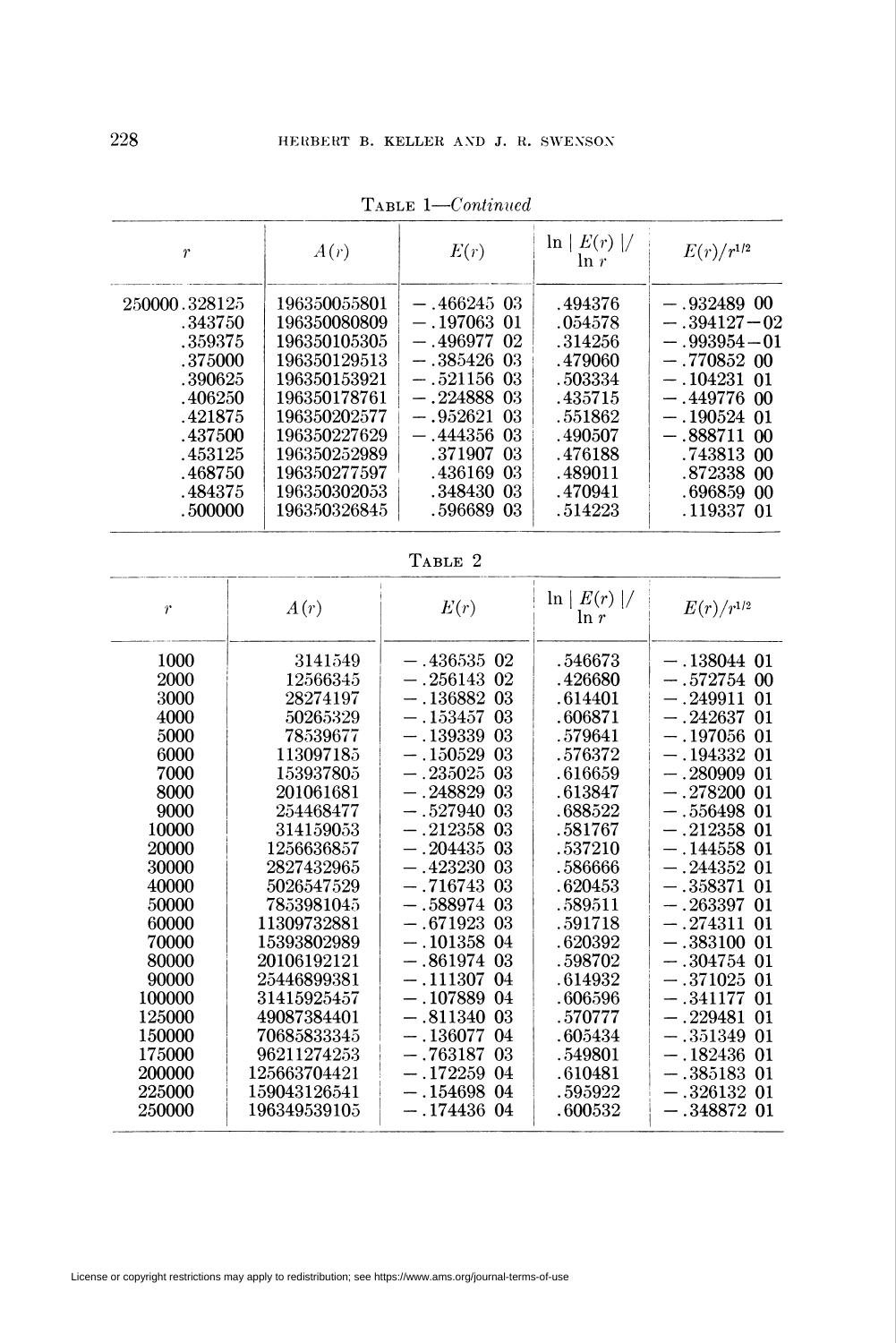

FIG. 3. Distribution of some computed values of  $\ln |E(r)| / \ln r$ .

Computations were made for each value of  $r$  in the following sets:

|  | a) $r = 1(1)10,000$             |  | g) $r = 200,000(1)200,099$              |
|--|---------------------------------|--|-----------------------------------------|
|  | b) $r = 10,000(250)100,000$     |  | h) $r = 250,000(1)250,099$              |
|  | c) $r = 100,000(10,000)150,000$ |  | i) $r = 100,000(\frac{1}{64})100,002$   |
|  | d) $r = 150,000(250)259,750$    |  | j) $r = 150,000(\frac{1}{64})150,002$   |
|  | e) $r = 100,000(1)100,099$      |  | k) $r = 200,000(\frac{1}{64})200,002$   |
|  | f) $r = 150,000(1)150,099$      |  | 1) $r = 250,000(\frac{1}{64})250,002$ . |

The quantities computed were:  $E(r)$ ,  $E(r)/r^{1/2}$ ,  $\ln |E(r)|/\ln r$ ,  $\ln |E(r)/r^{1/2}|/\ln r$ , and  $E(r)/(r \ln r)^{1/2}$ . The values of  $A(r)$  and  $E(r)$  were compared with all the values reported in [4]. Exact agreement for  $A(r)$  and agreement to at least five digits for  $E(r)$  was observed for  $r = 1(1)1,000$  and  $r = 2,000$ . However, the remaining 27 values of  $A(r)$  for r in 3,000  $\leq r \leq 200,000$  reported in [4] did not agree with our values. Independent check calculations were made for  $r = 3000$ ,  $= 4000$ ,  $= 5000$  by using equations  $(2)-(5)$ . The square roots were evaluated by means of a Newton-Raphson subroutine and exact agreement for  $A(r)$  with those computed by the method of Section 3 was obtained. Thus, we conclude that the results in [4J are incorrect for  $r \geq 3000$ . We also believe that our calculations are correct for all reported values of  $r$ . Since our method depends upon  $r$  only through the quantities  $r^2$ ,  $K(r)$ , and  $L(r)$  and then only integer arithmetic is performed on numbers which fit into a machine word, it seems quite likely that our claim is justified.

Table 1 lists a small sample of the numerical results from sets d) and 1) and Table 2 lists sample results from sets  $a$ )-d). The numbers in the columns headed  $E(r)$  and  $E(r)/r^{1/2}$  are in floating decimal notation with signed exponents and those in the  $A(r)$  column are integers. Positive values of  $E(r)$  were observed to be ex